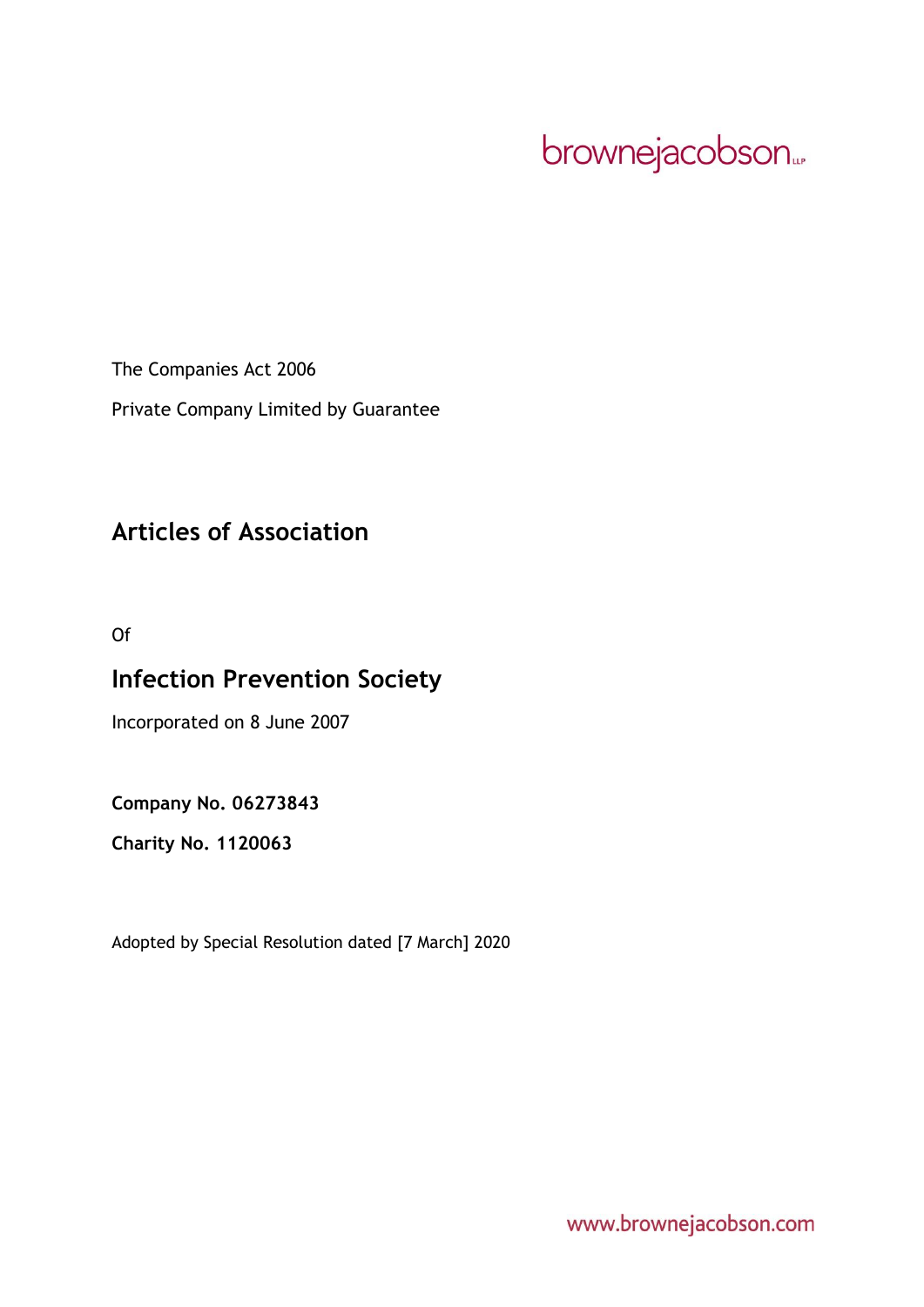# **THE COMPANIES ACT 2006**

# **PRIVATE COMPANY LIMITED BY GUARANTEE**

**ARTICLES OF ASSOCIATION** 

**OF** 

## **INFECTION PREVENTION SOCIETY**

# 1 **Name**

The Charity's name is Infection Prevention Society.

# 2 **Interpretation**

In these Articles, the following words shall have the following meanings, unless the context otherwise requires:

| <b>Address</b>            | a postal address or, for the purposes of communication<br>in electronic form, a fax number or an email<br>(but<br>excluding a telephone number for receiving text<br>messages) in each case registered with the Charity;                                                                                                                 |
|---------------------------|------------------------------------------------------------------------------------------------------------------------------------------------------------------------------------------------------------------------------------------------------------------------------------------------------------------------------------------|
| the Articles              | the Articles of Association of the Charity, as amended<br>from time to time;                                                                                                                                                                                                                                                             |
| Chair                     | the chair of the Trustees appointed in accordance with<br>these Articles;                                                                                                                                                                                                                                                                |
| the Charity               | the company regulated by the Articles;                                                                                                                                                                                                                                                                                                   |
| <b>Charity Commission</b> | the Charity Commission for England and Wales;                                                                                                                                                                                                                                                                                            |
| clear day                 | in relation to a period of notice means that period<br>excluding the day when the notice is given or is deemed<br>to be given and the day for which it is given or on which<br>it is to take effect;                                                                                                                                     |
| <b>Companies Act</b>      | the Companies Act (as defined in section 2 of the<br>Companies Act 2006) insofar as it applies to the Charity;                                                                                                                                                                                                                           |
| <b>Connected Person</b>   | any spouse, civil partner, partner, parent, child,<br>brother, sister, grandparent or grandchild of a Trustee,<br>any firm or body corporate (including a limited liability<br>partnership) of which a Trustee is a director, employee<br>or shareholder having a beneficial interest in more than<br>one per cent of the share capital; |
| <b>Deputy Chair</b>       | the deputy chair of Trustees appointed in accordance<br>with the Articles;                                                                                                                                                                                                                                                               |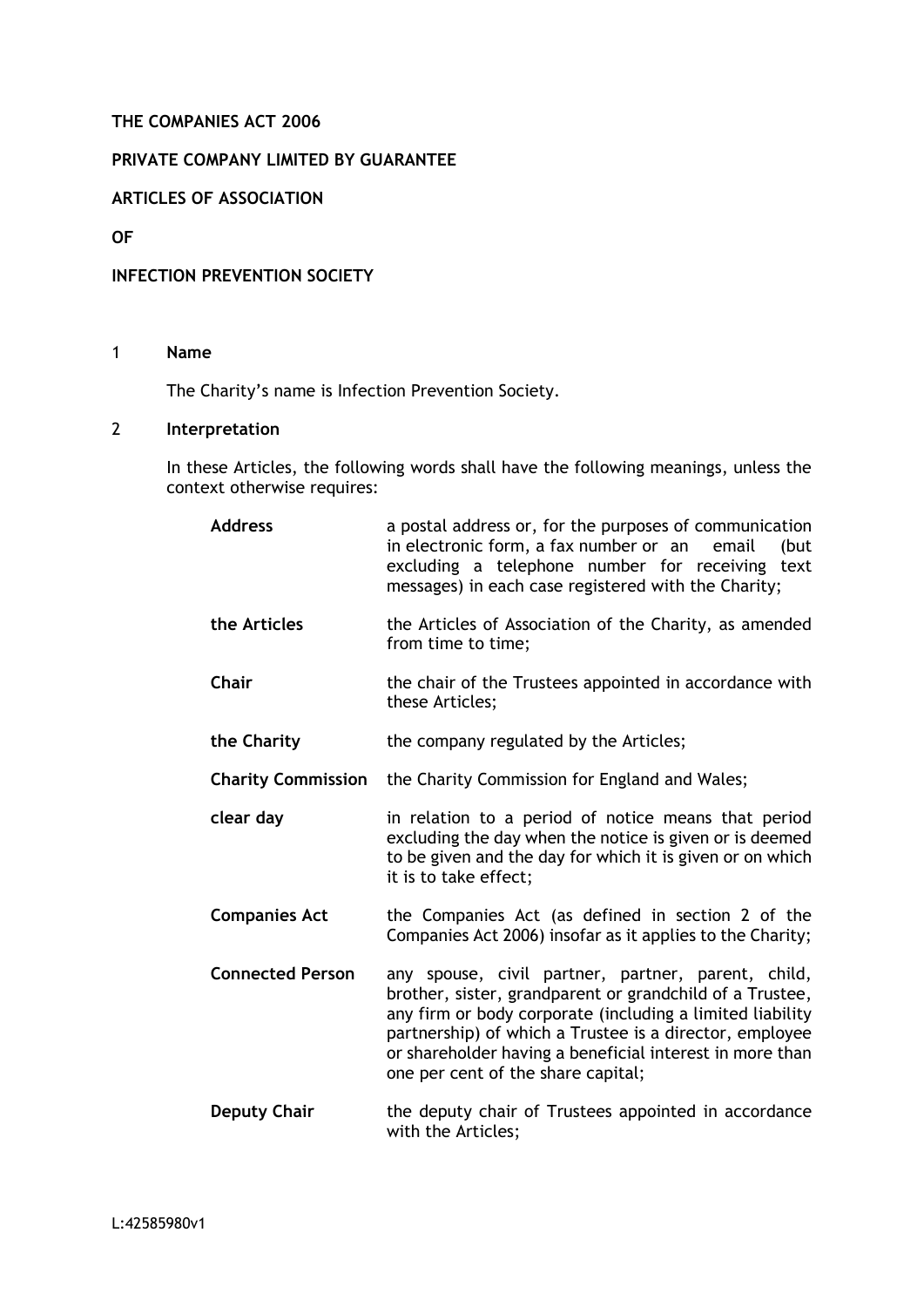| document                | includes, unless otherwise specified, any document sent<br>or supplied in electronic form;                                                                                                                                    |
|-------------------------|-------------------------------------------------------------------------------------------------------------------------------------------------------------------------------------------------------------------------------|
| electronic form         | as defined in section 1168 of the Companies Act 2006;                                                                                                                                                                         |
| <b>Financial Expert</b> | an individual, company or firm who is authorised to give<br>investment advice under the Financial Services and<br>Markets Act 2000;                                                                                           |
| <b>General Meeting</b>  | a general meeting of the Charity for the purposes of the<br>Companies Act;                                                                                                                                                    |
| <b>Members</b>          | the members of the Charity for the purposes of the<br>Companies Act;                                                                                                                                                          |
| Month                   | calendar month;                                                                                                                                                                                                               |
| <b>Objects</b>          | the objects of the Charity as defined in Article 5;                                                                                                                                                                           |
| the Office              | the registered office of the Charity;                                                                                                                                                                                         |
| the Register            | the register of Members of the Charity kept pursuant to<br>the Companies Act;                                                                                                                                                 |
| <b>Rules</b>            | the rules of the Charity made by the Trustees pursuant<br>to Article 80;                                                                                                                                                      |
| <b>Services</b>         | (in context of remuneration for services as stipulated in<br>Article 14) includes goods that are supplied in<br>connection with the provision of those services;                                                              |
| a Trustee               | a director of the Charity and "Trustees" means all the<br>directors. The Trustees are charity trustees as defined<br>by section 177 of the Charities Act 2011;                                                                |
| <b>United Kingdom</b>   | Great Britain and Northern Ireland;                                                                                                                                                                                           |
|                         | in writing or written the representation or reproduction of words, symbols or<br>other information in a visible form by any method or<br>combination of methods, whether sent or supplied in<br>electronic form or otherwise; |

2.1 Unless specifically stated otherwise

Year calendar year.

- 2.1.1 Other words or expressions bear the same meaning as in the Companies Act as in force on the date when the Articles become binding on the Charity.
- 2.1.2 Words denoting the singular include the plural and vice versa.
- 2.1.3 Words denoting any one gender include all genders.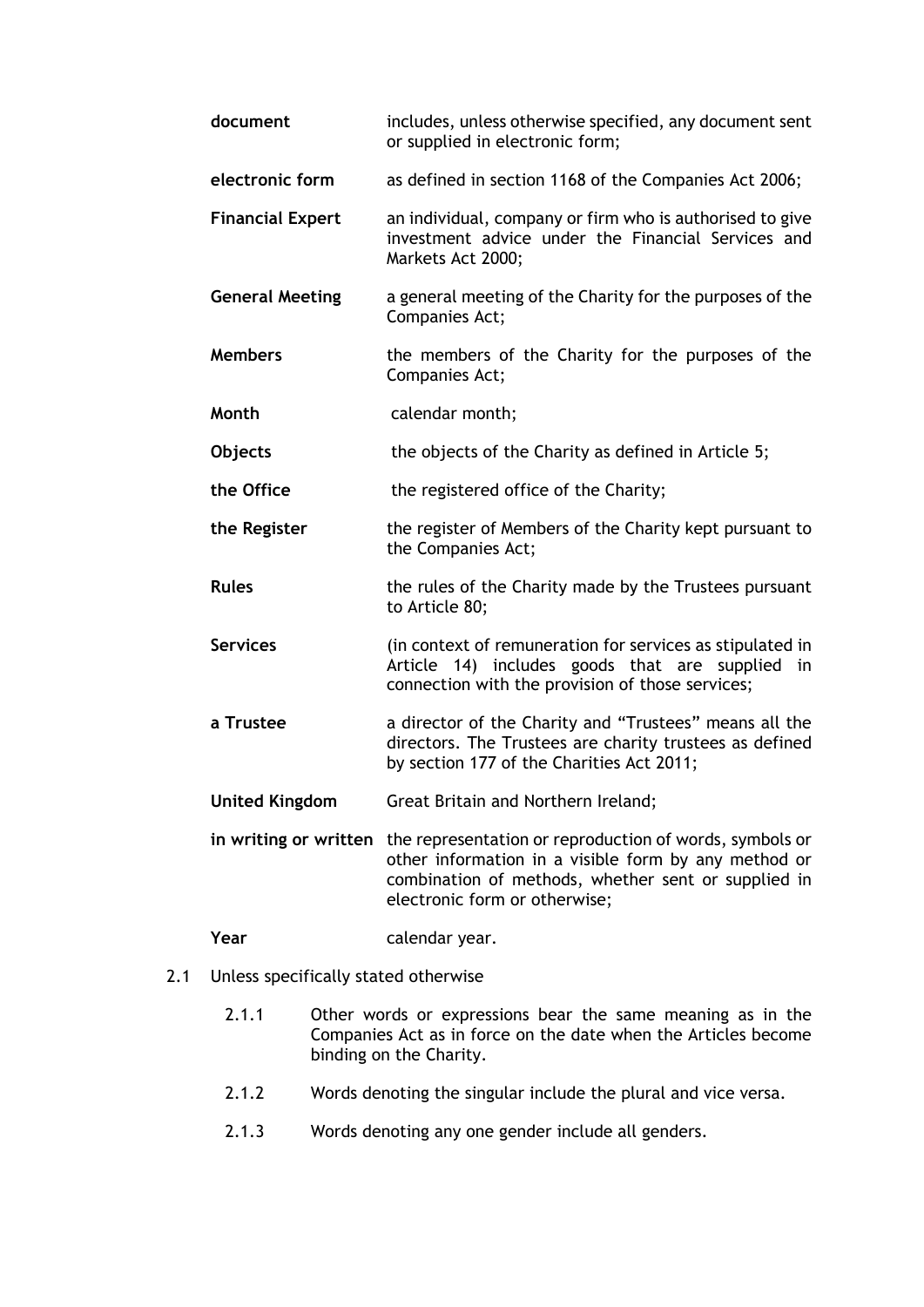- 2.1.4 Each reference to "person" includes a reference to a body corporate, unincorporated association, government, local authority, state, partnership, scheme, fund or trust (in each case, whether or not having separate legal personality).
- 2.1.5 All references to legislative provisions are to the legislation concerned as amended, repealed, re-enacted or replaced and in force from time to time.
- 2.2 The relevant model articles for a company limited by guarantee are expressly excluded.

# **Liability of Members**

- 3 The liability of the Members is limited.
- 4 Every Member undertakes to contribute such amount as may be required (not exceeding one pound) to the assets of the Charity in the event of its being wound up while he is a Member, or within one year after he ceases to be a Member, for payment of the debts and liabilities of the Charity contracted before he ceases to be a Member and of the costs, charges and expenses of winding-up and for the adjustment of the rights of the contributories among themselves.

# **Objects**

<span id="page-3-0"></span>5 The Charity's objects are specifically restricted to promote the advancement of education in infection control and prevention for the benefit of the community as a whole, and in particular the provision of training courses, accreditation schemes, education materials, meetings and conferences.

# **Powers**

- 6 The Charity has power to do anything which is calculated to further its Objects or is conducive or incidental to doing so and, without prejudice to the foregoing:
	- 6.1 To collect and disseminate information on all matters relating to the Objects, and to exchange such information with other bodies having similar objects whether in the United Kingdom or elsewhere;
	- 6.2 To research and accept commissions for research into any matters within the Objects and to publish the results thereof;
	- 6.3 To arrange and provide for, either alone or with others, the holding of exhibitions, conferences, meetings, lectures, classes, seminars and training courses;
	- 6.4 To provide education and training, development and support programmes, either directly or in consultation with others;
	- 6.5 To raise funds provided that, in doing so, the Charity must not undertake any taxable permanent trading activity and must comply with any relevant statutory regulations;
	- 6.6 To buy, take on lease or in exchange, hire or otherwise acquire any property and to maintain and equip it for use;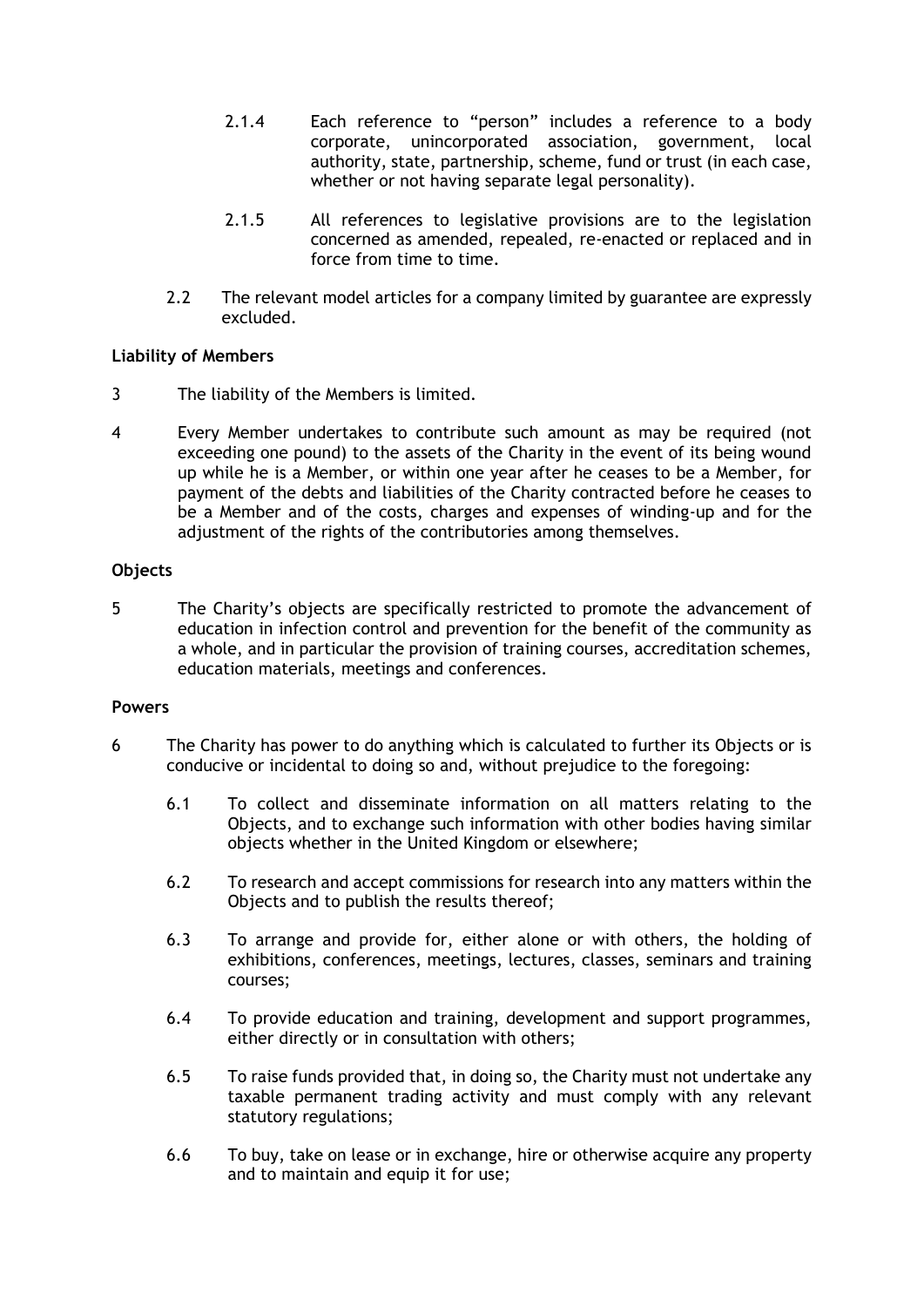- 6.7 To sell, lease or otherwise dispose of all or any part of the property belonging to the Charity. In exercising this power, the Charity must comply as appropriate with sections 117 to 123 of the Charities Act 2011;
- 6.8 To borrow money and to charge the whole or any part of the property belonging to the Charity as security for repayment of the money borrowed or as security for a grant or the discharge of an obligation. The Charity must comply as appropriate with sections 124 to 126 of the Charities Act 2011, if it wishes to mortgage land;
- 6.9 To co-operate with other charities, voluntary bodies and statutory authorities and to exchange information and advice with them;
- 6.10 To establish or support any charitable trusts, associations or institutions formed for any of the charitable purposes included in the Objects;
- 6.11 To acquire, merge with or enter into any partnership or joint venture arrangement with any other charity;
- 6.12 To set aside income as a reserve against future expenditure but only in accordance with a written policy about reserves;
- 6.13 To employ and remunerate such staff or to engage such unpaid agents as are necessary for carrying out the work of the Charity. The Charity may employ or remunerate a Trustee only to the extent it is permitted to do so by Articles [7](#page-4-0) to [19](#page-6-0) and provided it complies with the conditions in those Articles;
- 6.14 To:
	- (a) deposit or invest funds;
	- (b) engage a Financial Expert as a professional fund manager and to delegate the management of investments to such a manager; and
	- (c) arrange for the investments or other property of the Charity to be held in the name of a nominee;

in the same manner and subject to the same conditions as the trustees of a trust are permitted to do by the Trustee Act 2000;

- 6.15 To provide indemnity insurance for the Trustees in accordance with, and subject to the conditions in, section 189 of the Charities Act 2011;
- 6.16 To enter into contracts to provide services;
- 6.17 To establish or acquire subsidiary companies; and
- 6.18 To do all such other things as are incidental or conducive to the attainment of the Objects or any of them.

#### **Application of Income and Property**

<span id="page-4-0"></span>7 The income and property of the Charity shall be applied solely towards the promotion of the Objects.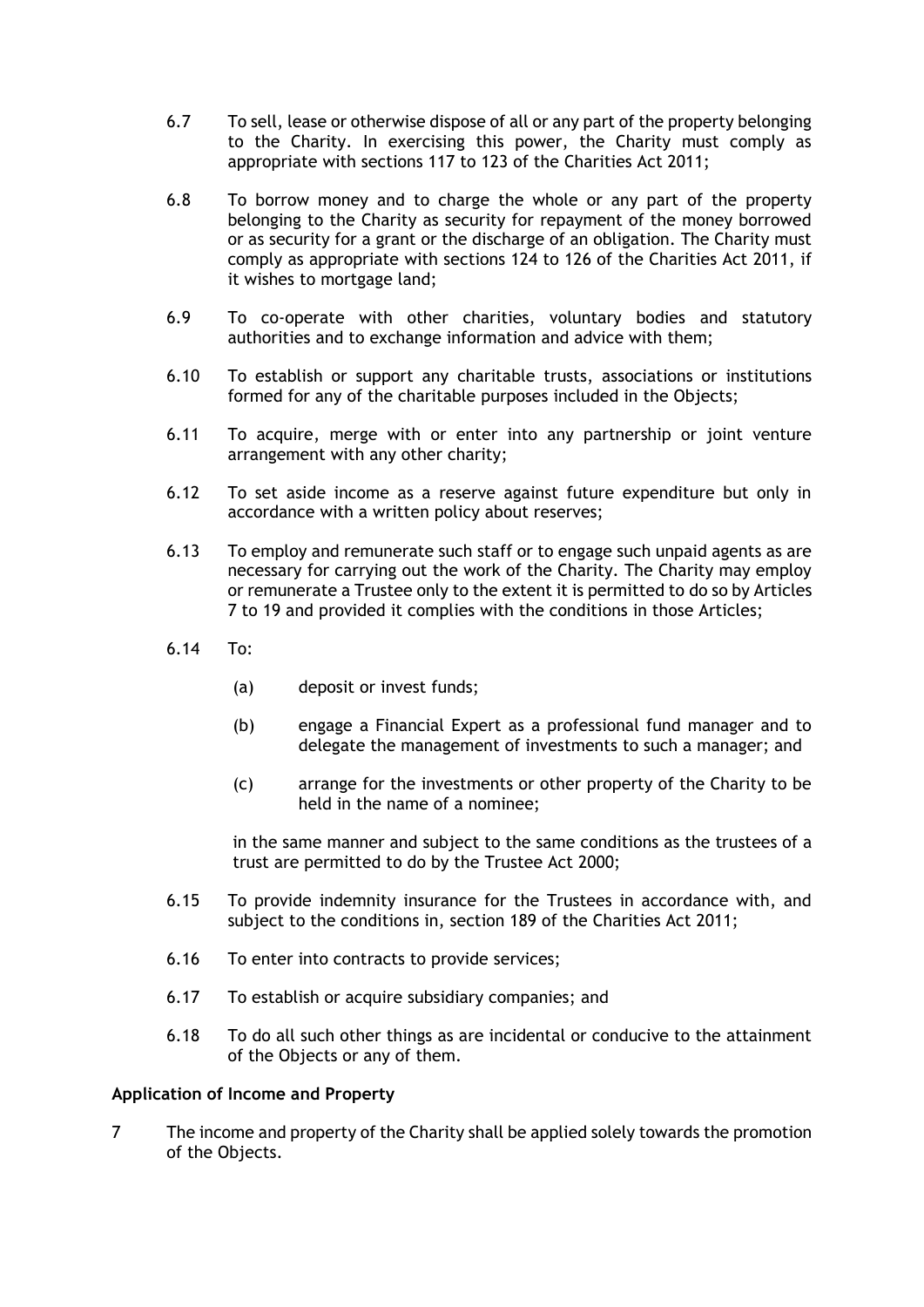- 8 A Trustee is entitled to be reimbursed from the property of the Charity or may pay out of such property reasonable expenses properly incurred by him when acting on behalf of the Charity.
- 9 A Trustee may benefit from trustee indemnity insurance cover purchased at the Charity's expense in accordance with, and subject to the conditions in, section 189 of the Charities Act 2011.
- 10 A Trustee may receive an indemnity from the Charity in the circumstances specified in Article [91.](#page-17-0)
- 11 None of the income or property of the Charity may be paid or transferred directly or indirectly by way of a dividend bonus or otherwise by way of profit to any Member. This does not prevent a Member who is not also a Trustee receiving:
	- 11.1 A benefit from the Charity in the capacity of a beneficiary of the Charity; or
	- 11.2 Reasonable and proper remuneration for any goods or services supplied to the Charity.

## **Trustees Benefits**

- <span id="page-5-2"></span>12 No Trustee or Connected Person may:
	- 12.1 buy any goods or services from the Charity on terms preferential to those applicable to members of the public;
	- 12.2 sell goods, services, or any interest in land to the Charity;
	- 12.3 be employed by, or receive any remuneration from, the Charity;
	- 12.4 receive any other financial benefit from the Charity;

unless

- (a) the payment is permitted by Articles 13 to 18; or
- (b) the Trustees obtain the prior written approval of the Charity Commission and fully comply with any procedures it prescribes.
- 13 A Trustee or Connected Person may receive a benefit from the Charity in the capacity of a beneficiary of the Charity provided that a majority of the Trustees do not benefit in this way.
- <span id="page-5-0"></span>14 A Trustee or Connected Person may enter into a contract for the supply of services, or of goods that are supplied in connection with the provision of services, to the Charity where that is permitted in accordance with, and subject to the conditions in, sections 185 to 188 of the Charities Act 2011.
- <span id="page-5-1"></span>15 Subject to Article [19,](#page-6-0) a Trustee or Connected Person may provide the Charity with goods that are not supplied in connection with the services provided to the Charity by the Trustee or Connected Person.
- 16 A Trustee or Connected Person may receive interest on money lent to the Charity at a reasonable rate.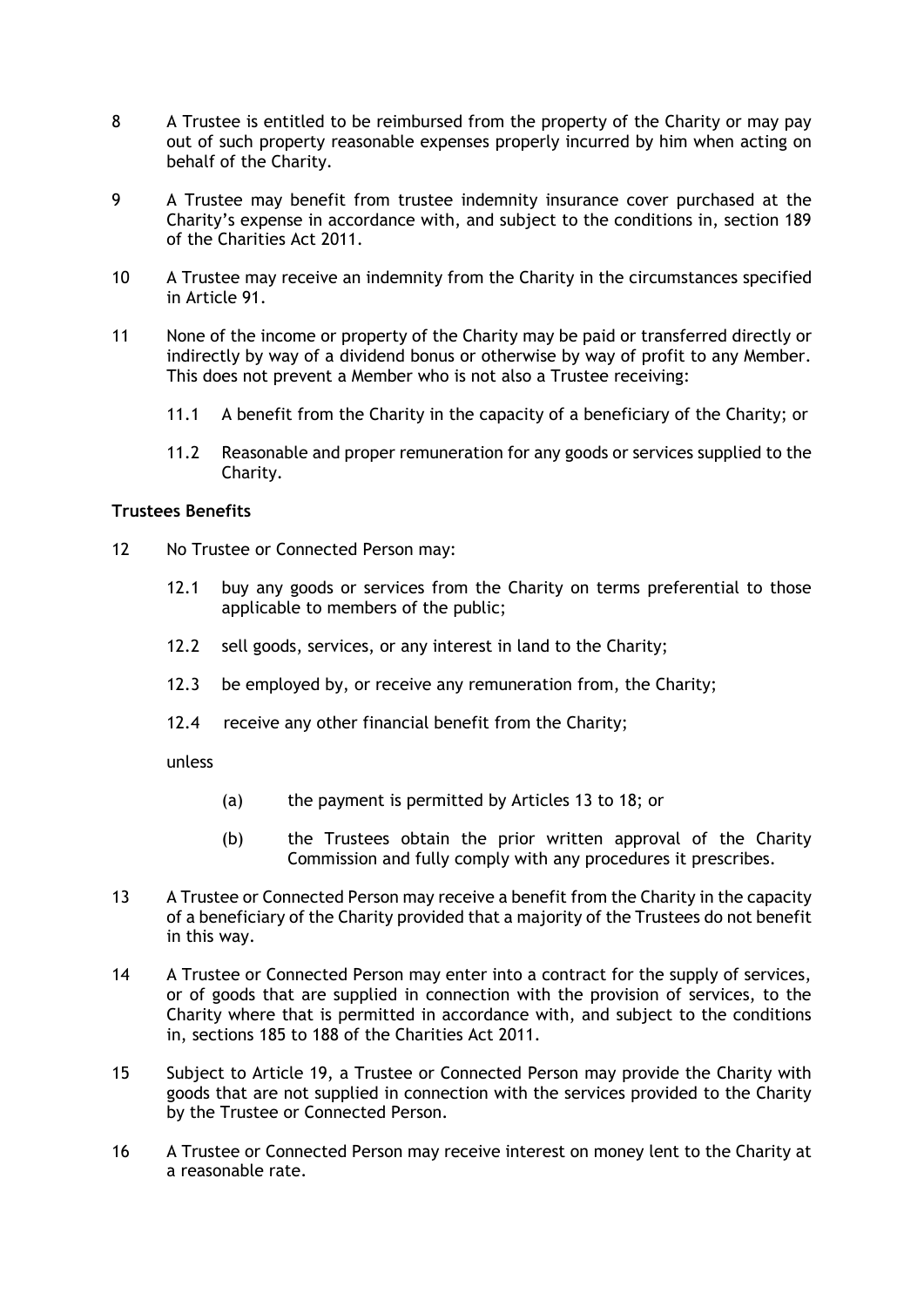- 17 A Trustee or Connected Person may receive rent for premises let by the Trustee or Connected Person to the Charity if the amount of the rent and the other terms of the lease are reasonable and provided that the Trustee concerned shall withdraw from any meeting at which such a proposal or the rent or other terms of the lease are under discussion.
- 18 A Trustee or Connected Person may take part in the normal trading and fundraising activities of the Charity on the same terms as members of the public.
- <span id="page-6-0"></span>19 The Charity and its Trustees may only rely on the authority provided by Article [15](#page-5-1) if each of the following conditions is satisfied:
	- 19.1 The amount or maximum amount of the payment for the goods is set out in an agreement in writing between:
		- (a) the Charity; and
		- (b) the Trustee or Connected Person supplying the goods (**the supplier**) under which the supplier is to supply the goods in question to or on behalf of the Charity.
	- 19.2 The amount or maximum amount of the payment for the goods does not exceed what is reasonable in the circumstances for the supply of the goods in question.
	- 19.3 The other Trustees are satisfied that it is in the best interests of the Charity to contract with the supplier rather than someone who is not a Trustee or Connected Person. In reaching that decision, the Trustees must balance the advantage of contracting with the Trustee or Connected Person against the disadvantages of doing so.
	- 19.4 The supplier is absent from the part of any meeting at which there is discussion of the proposal to enter into a contract or arrangement with him or her or it with regard to the supply of goods to the Charity.
	- 19.5 The supplier does not vote on any such matter and is not to be counted when calculating whether a quorum of Trustees is present at the meeting.
	- 19.6 The reason for their decision is recorded by the Trustees in the minute book.
	- 19.7 A majority of the Trustees then in office are not in receipt of remuneration or payments authorised by Article [12.](#page-5-2)

## **Members**

- 20 Membership is open to individuals or organisations who:
	- 20.1 apply to the Charity in the form required by the Trustees; and
	- 20.2 are approved by the Trustees.
- 21 Membership is not transferable.
- 22 The Trustees must keep a Register in accordance with the Companies Act.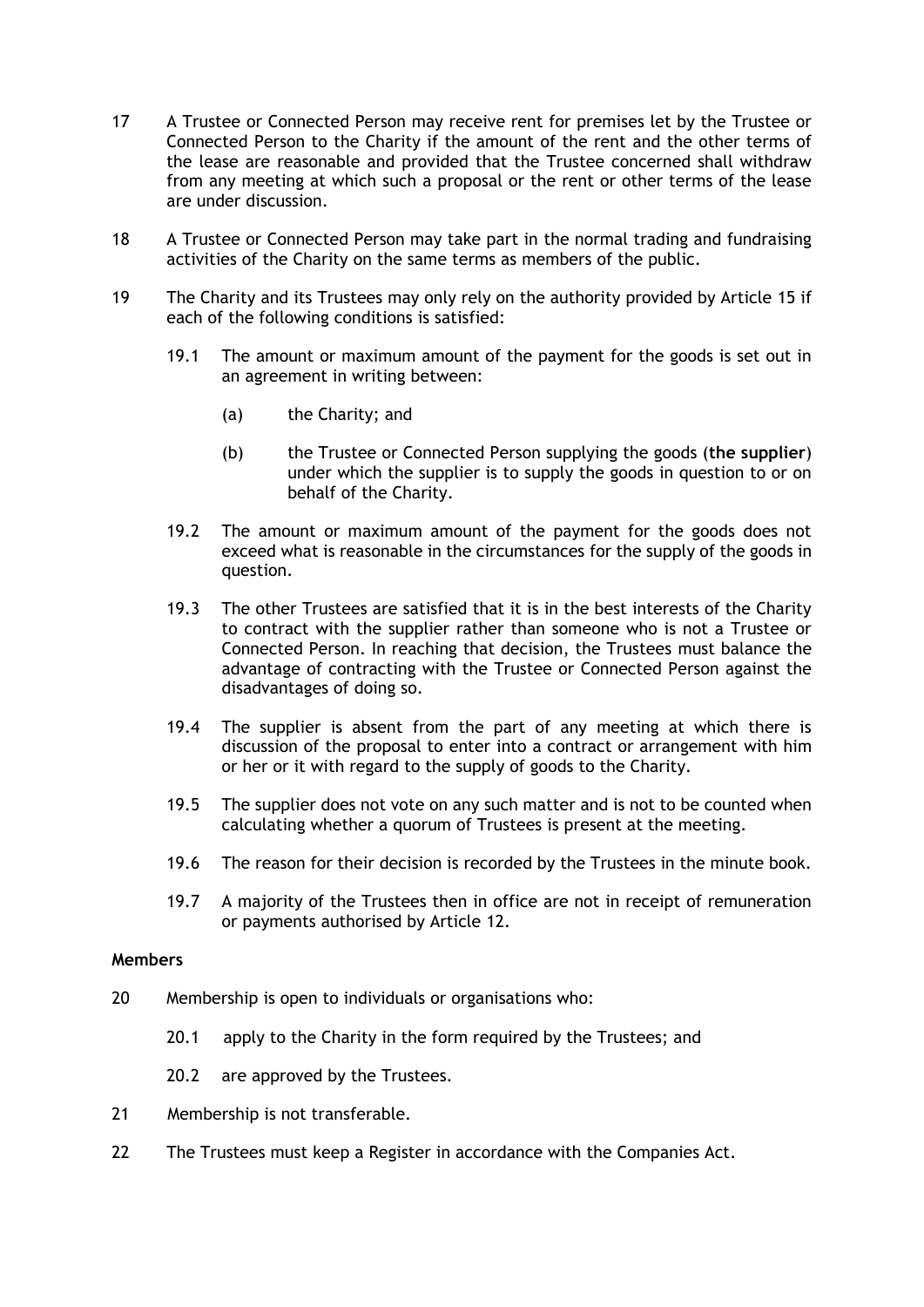- 23 The Trustees may establish different classes of membership with different rights and obligations and shall record the rights and obligations in the Register.
- 24 Membership is terminated if:
	- 24.1 the Member dies or (if it is an organisation) ceases to exist;
	- 24.2 the Member resigns by written notice to the Charity unless, after the resignation, there would be less than the number of Members required for a quorum at a General Meeting;
	- 24.3 any sum due from the Member to the Charity is not paid in full within six months of its falling due; or
	- 24.4 the Trustees or a committee of them, after due enquiry, resolve that the interests of the Charity so require.

#### **General Meetings**

25 The Trustees, or the Chair, may whenever they or he thinks fit call General Meetings and on the requisition of Members pursuant to the provisions of the Companies Act shall proceed to convene a General Meeting in accordance with those provisions. If at any time there are not within the United Kingdom sufficient Trustees capable of acting to form a quorum any Trustee may call a General Meeting.

The Charity shall hold an annual general meeting once in each calendar year at such time and place as the Management Executive Group shall determine (either face-toface and / or virtually). An annual general meeting must be held not more than fifteen months after the holding of the preceding annual general meeting. All general meetings other than annual general meetings shall be called extraordinary general meetings.

#### **Notice of General Meetings**

- 26 A General Meeting shall be called by at least 14 clear days' notice.
- 27 A General Meeting may be called by shorter notice if it is so agreed by a majority in number of Members having a right to attend and vote at the meeting, being a majority who together hold not less than 90 per cent of the total voting rights at that meeting of all Members.
- 28 The notice shall contain a statement setting out the rights of Members to appoint a proxy under section 324 of the Companies Act 2006.
- 29 The accidental omission to give notice of a meeting to, or the non-receipt of notice of a meeting by, any person entitled to receive notice shall not invalidate the proceedings at that meeting.

#### **Proceedings at General Meetings**

- 30 No business shall be transacted at any General Meeting unless a quorum of Members is present. Unless the Articles otherwise provide, twenty Members present in person or by proxy and entitled to vote on the business to be transacted shall be a quorum.
- 31 If, within 15 minutes from the time appointed for the holding of a General Meeting, a quorum is not present or if during a meeting a quorum ceases to be present, the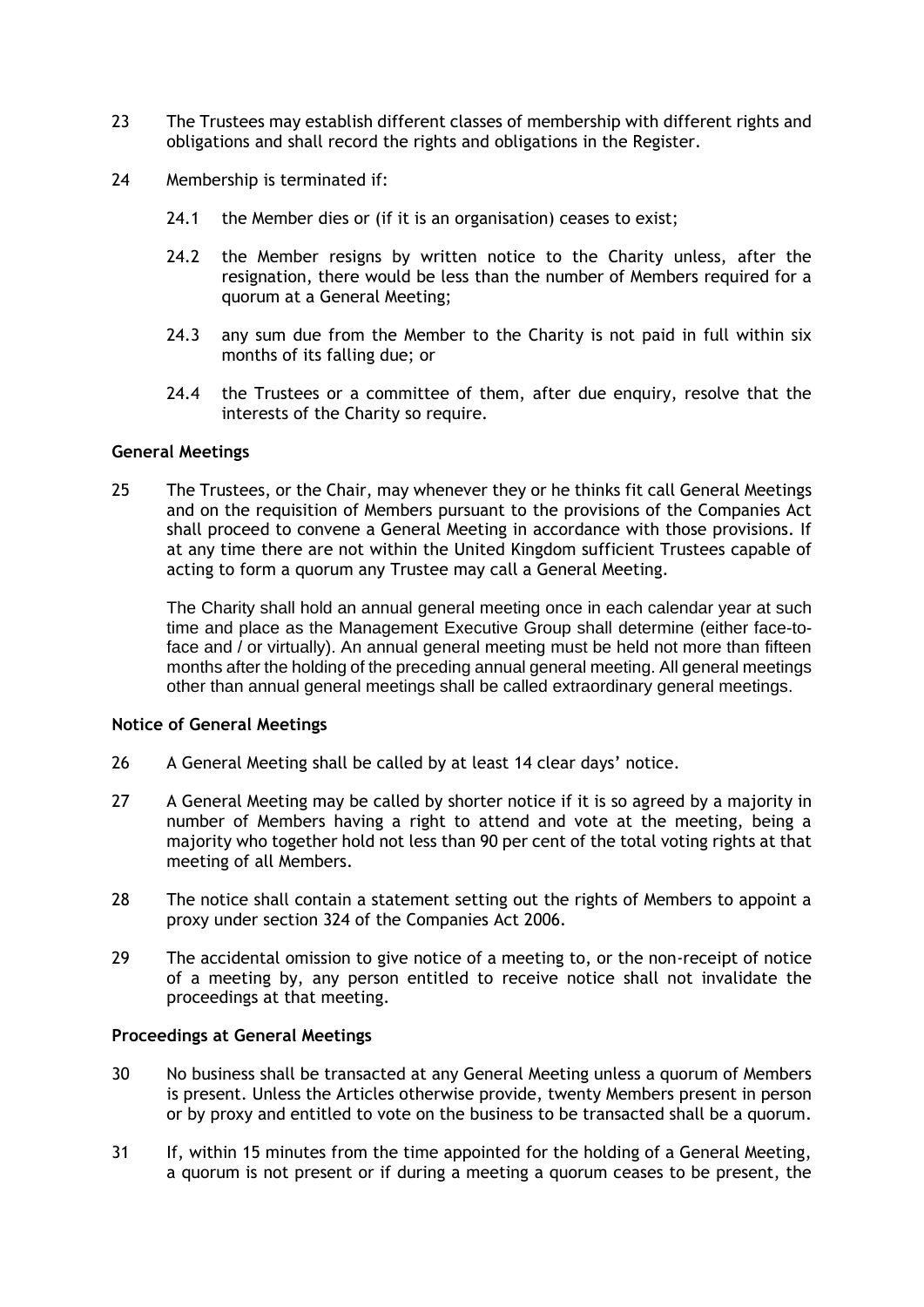meeting, if convened on the requisition of Members, shall be dissolved. If any other case, it shall stand adjourned to the same day in the next week (but if that day falls on a bank holiday or public holiday, the meeting will be held on the first business day (excluding Saturdays and Sundays) after that holiday) at the same time and place, or to such day, time and place as the Chair, or the Trustees, shall appoint, and if at the adjourned meeting a quorum is not present within 15 minutes from the time appointed for holding the meeting, the Members present in person or by proxy shall be a quorum.

- 32 The Chair shall preside as chair at every General Meeting of the Charity or if he shall not be present within 15 minutes after the time appointed for holding the meeting, or shall be unwilling to preside, the Deputy Chair (if any) shall, if present and willing to act, preside as chair failing which the Members present shall elect one of their number to be chair of that meeting.
- 33 The chair of any General Meeting may with the consent of any meeting at which a quorum is present (and shall if so directed by the meeting) adjourn the meeting from time to time and from place to place but no business shall be transacted at any adjourned meeting other than business which might properly have been transacted at the meeting had the adjournment not taken place.
- 34 When a General Meeting is adjourned for 14 days or more, at least seven clear days' notice shall be given specifying the time and place of the adjourned meeting and the general nature of the business shall be transacted. Otherwise, it shall not be necessary to give any such notice.
- 35 At any General Meeting, a resolution put to the vote of the meeting shall be decided on a show of hands unless before, or on the declaration of the result of, the show of hands a poll is demanded;
	- 35.1 by chair of the meeting; or
	- 35.2 by at least two Members present in person or by proxy having the right to vote on the resolution; or
	- 35.3 by a Member or Members present in person or by proxy representing not less than one tenth of the total voting rights of all the members having the right to vote on resolution.
- 36 Unless a poll is so demanded, a declaration by the chair that a resolution has been carried, or carried unanimously, or by a particular majority, or lost, or not carried by a particular majority, and an entry to that effect in the minutes of the General Meeting shall be conclusive evidence of the fact without proof of the number or proportion of the votes recorded in favour of or against such resolution.
- 37 The demand for a poll may be withdrawn before the poll is taken, but only with the consent of the chair. The withdrawal of a demand for a poll shall not invalidate the result of a show of hands declared before the demand for the poll was made.
- 38 A poll shall be taken as the chair directs and he may appoint scrutineers (who need not be Members) and fix a time and place for declaring the result of the poll. The result of the poll shall be deemed to be the resolution of the General Meeting at which the poll is demanded.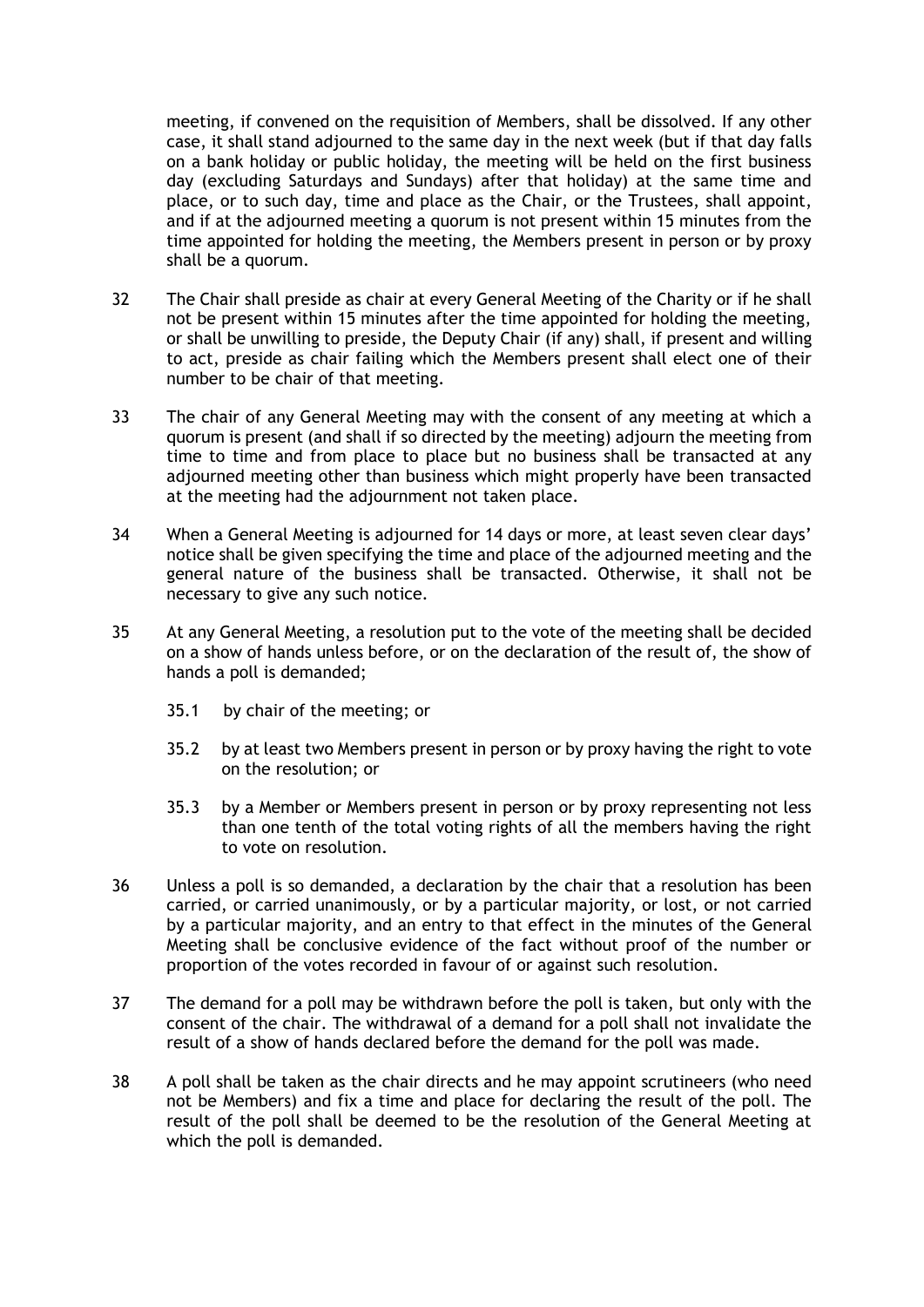- 39 No poll shall be demanded on the election of a chair of a General Meeting or on a question of adjournment. A poll demanded on any other question shall be taken at such time and place as the chair directs not being more than 30 days after the poll is demanded. The demand for a poll shall not prevent continuance of a General Meeting for the transaction of any business other than the question on which the poll is demanded. If a poll is demanded before the declaration of the result of a show of hands and the demand is duly withdrawn, the General Meeting shall continue as if the demand had not been made.
- 40 No notice need to be given of a poll not taken immediately if the time and place at which it is to be taken are announced at the meeting at which it is demanded. In other cases at least seven clear days' notice shall be given to specifying the time and place at which the poll is to be taken.
- 41 A proposed written resolution of the Members pursuant to the Companies Act 2006 lapses if it is not passed before the end of the period of 60 days beginning with its circulation date (as defined in the said Act).

## **Votes of Members**

- 42 Every Member shall have one vote (whether on a show of hands or on a poll) to be cast by the Member either personally or by proxy.
- 43 No objection shall be raised to the qualification of any voter except at the General Meeting or adjourned meeting at which the vote objected to is tendered and every vote not disallowed at the meeting shall be valid for all purposes. Any objection made in due time shall be referred to the Chair whose decision shall be final and conclusive.
- 44 Every Member shall be entitled to appoint another person as his proxy in accordance with the Companies Act. A proxy does not need to be a Member.
- 45 Proxies may only be validly appointed by a notice in writing (a **proxy notice**) which states the name and address of the Member appointing the proxy, identifies the person appointed as proxy and the General Meeting in relation to which he is appointed, is signed by or on behalf of the Member or authenticated in such manner as the Trustees may determine.
- 46 The Trustees may require proxy notices to be delivered in a particular form.
- 47 Proxy notices may specify how the proxy appointed under them is to vote (or to abstain from voting) on one or more resolutions.
- 48 Unless a proxy notice indicates otherwise, it must be treated as allowing the person appointed as proxy discretion as to how to vote on any ancillary or procedural resolutions put to the meeting and appointing that person as a proxy in relation to any adjournment of the General Meeting to which it relates as well as the meeting itself.
- 49 The appointment of a proxy and any other authority under which it is executed may:
	- 49.1 in the case of an instrument in writing be deposited at the Office or at such other place within the United Kingdom as is specified in the notice convening the meeting or in any instrument of proxy sent out by the Charity in relation to the meeting not less than 48 hours before the time for holding the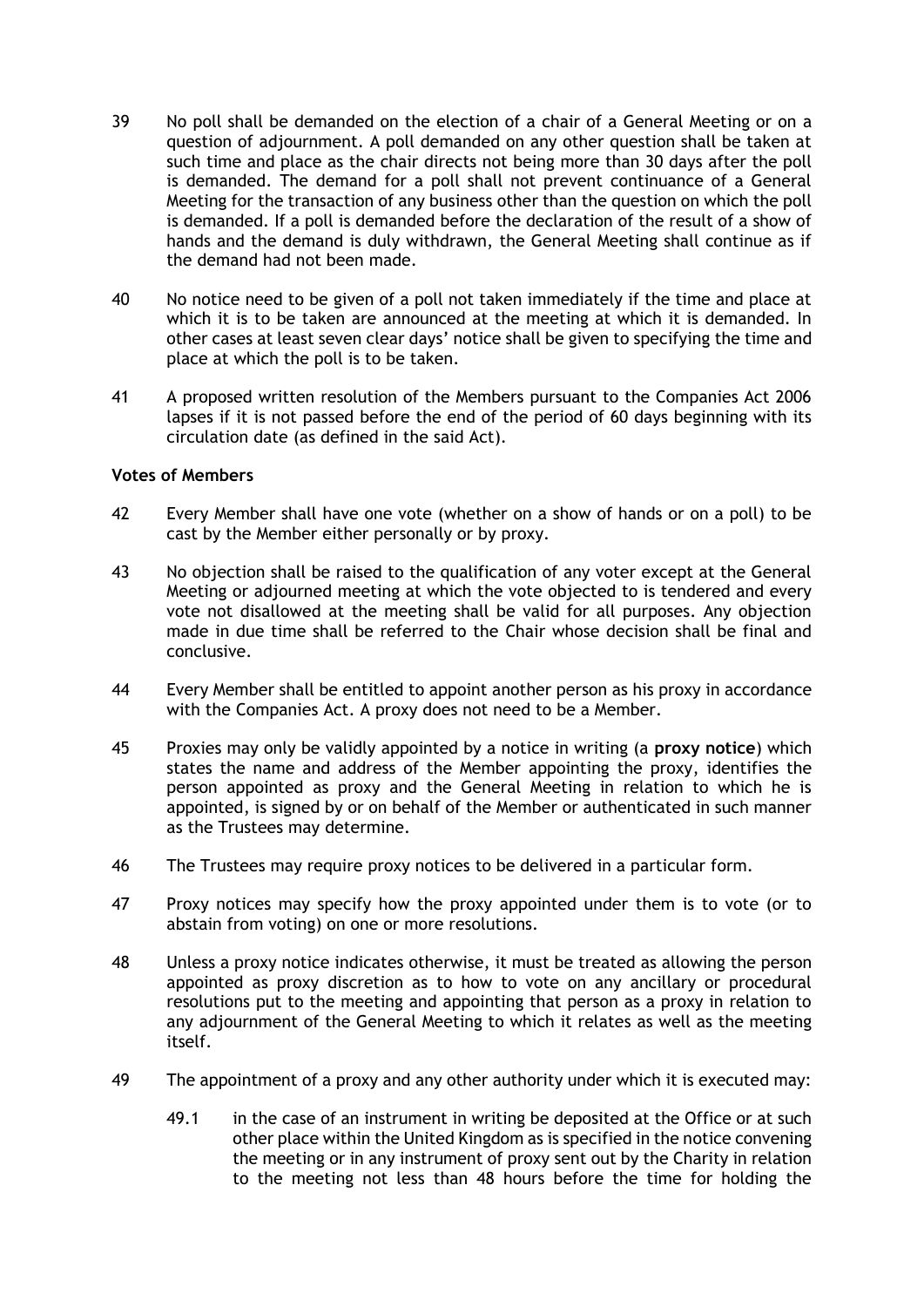meeting or adjourned meeting at which the person named in the instrument proposes to vote; or

- 49.2 in the case of an appointment contained in a communication in electronic form, where an address has been specified for the purpose of receiving communications in electronic form:
	- (a) in the notice convening the meeting; or
	- (b) in any instrument of proxy sent out by the Charity in relation to the meeting; or
	- (c) in any invitation contained in a communication in electronic form to appoint a proxy issued by the Charity in relation to the meeting,

it shall be received at such address not less than 48 hours before the time for holding the meeting or adjourned meeting at which the person named in the appointment proposes to vote;

- 49.3 in the case of a poll taken more than 48 hours after it is demanded, be deposited or received as aforesaid after the poll has been demanded and not less than 24 hours before the time appointed for the taking of the poll; or
- 49.4 where the poll is not taken forthwith but is taken not more than 48 hours after it was demanded, be delivered at the meeting at which the poll was demanded to the chair of the meeting,

and an appointment of proxy which is not deposited, delivered or received in a manner so permitted shall be invalid.

In this Article "**address**", in relation to communications in electronic form, includes any number or address used for the purposes of such communications.

In calculating the period mentioned in this Article no account shall be taken of any part of the date that is not a working day.

- 50 A Member who is entitled to attend, speak and vote at a General Meeting remains so entitled in respect of that meeting or any adjournment of it, even though a valid proxy notice has been delivered to the Charity by or on behalf of that Member. If such a Member attends the General Meeting in person his proxy appointment shall be automatically terminated.
- 51 A notice revoking a proxy appointment only takes effect if it is delivered before the start of the adjourned meeting to which it relates.
- 52 An appointment under a proxy notice may be revoked by delivering the Charity a notice given by or on behalf of the person by whom or on whose behalf the proxy notice was given.
- 53 If a proxy notice is not executed by the person appointing the proxy, it must be accompanied by written evidence of the authority of the person who executed it to execute it on the appointer's behalf.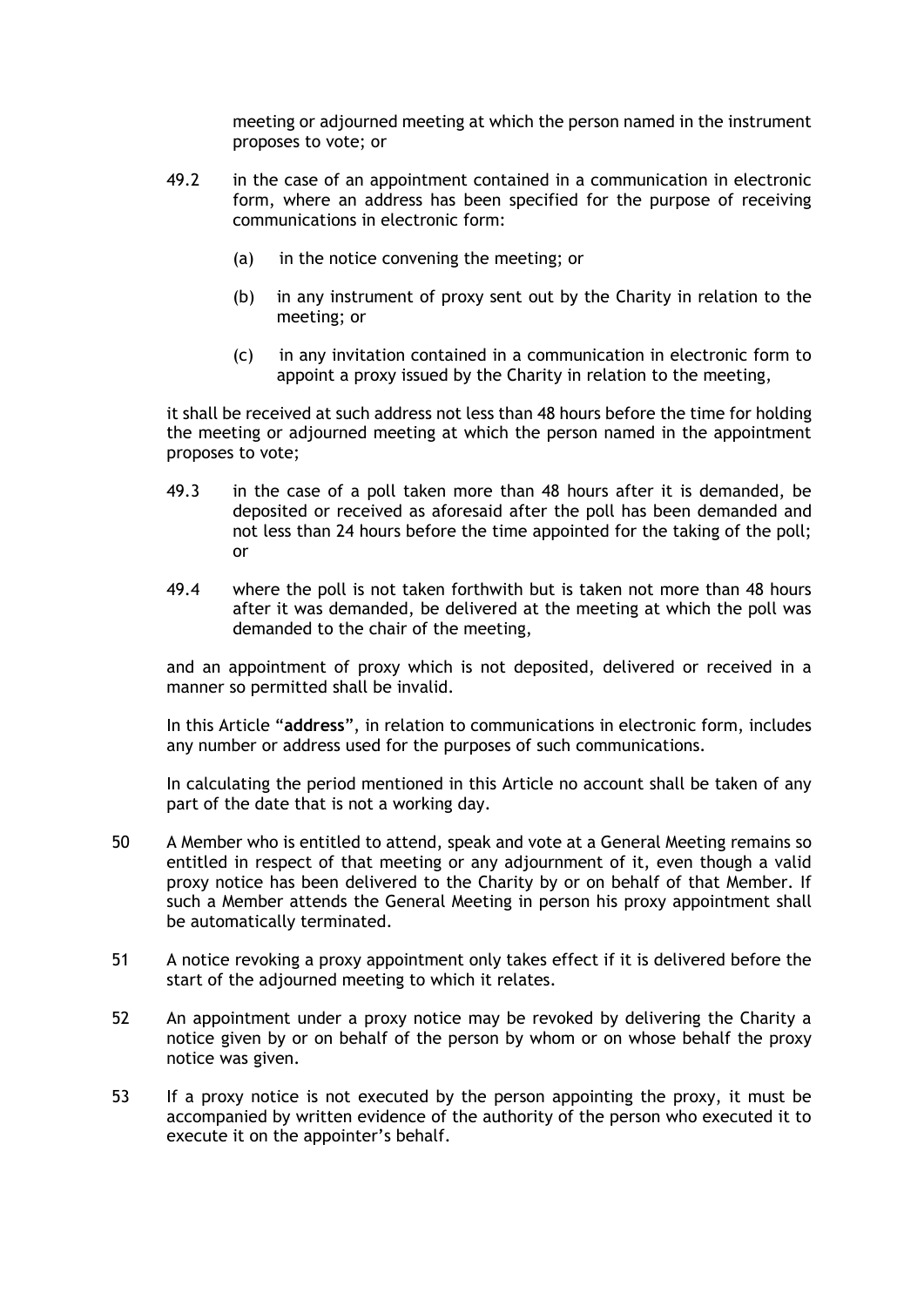# **Trustees**

- 54 A Trustee must be a natural person aged 16 years or older and no one may be appointed a Trustee if he or she would be disqualified from acting under the provisions of Article [61.](#page-11-0)
- 55 The Trustees shall consist of:-
	- 55.1 The President;
	- 55.2 The Honorary Treasurer;
	- 55.3 The Honorary Secretary;
	- 55.4 Up to three individuals appointed by the Trustees (who shall not be Members); and
	- 55.5 Up to three Members appointed in accordance with the relevant Regulations in place at that time.
- 56 The Trustees shall have power to appoint any person in accordance with Article 55.4 who is able and willing to do so to be a Trustee subject to a maximum of three Trustees in total.
- 57 A Trustee may not appoint an alternate director or anyone to act on his behalf at meetings of the Trustees.
- 58 A person shall not be entitled to act as a Trustee, whether on a first or any subsequent entry into office, until he has signed a declaration of acceptance and willingness to act in accordance with the Articles.
- 59 Those Trustees appointed in accordance with Articles 55.4 or 55.5 shall hold office for three years from the date of their appointment at the end of which they shall be eligible for re-appointment for one further term of three years.

# **Powers and Duties of the Trustees**

60 Subject to the provisions of the Companies Act and the Articles, the business of the Charity shall be managed by the Trustees who may exercise all the powers of the Charity. No alteration of the Articles shall have retrospective effect to invalidate any prior act of the Trustees which would have been valid if that alteration had not been made. The powers given by this Article shall not be limited by any special power given to the Trustees by the Articles and a meeting of the Trustees at which a quorum is present may exercise all the powers exercisable by the Trustees.

# **Disqualification, Removal and Resignation of Trustees**

- <span id="page-11-0"></span>61 The office of a Trustee shall be vacated if:
	- 61.1 he ceases to be a director by virtue of any provisions in the Companies Acts or is prohibited by law from being a director;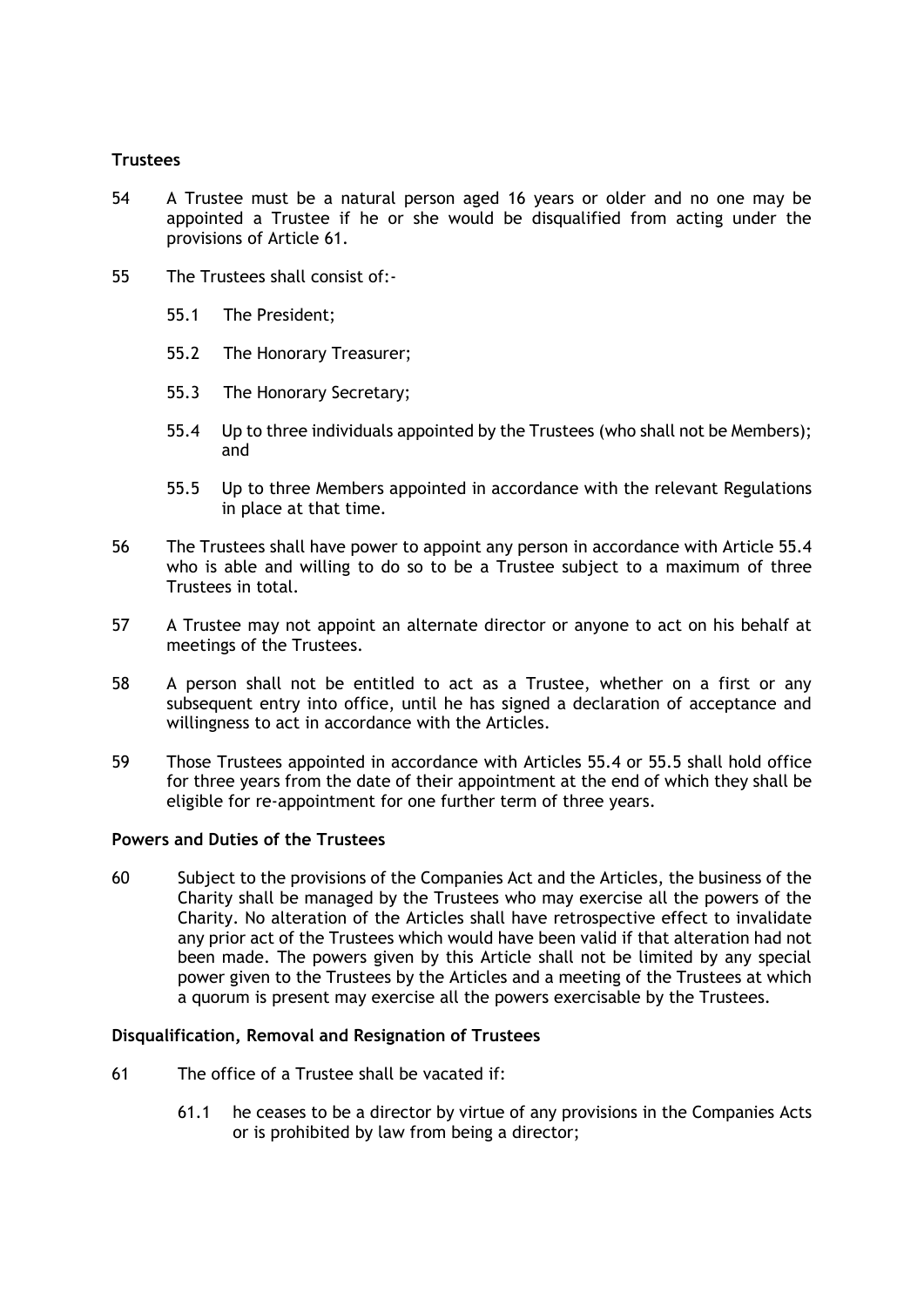- 61.2 he dies or becomes subject to a bankruptcy order or interim order or he makes any arrangement or composition with his creditors;
- 61.3 in the written opinion, given to the Charity, of a registered medical practitioner treating that person, he has become physically or mentally incapable of acting as a Trustee and may remain so for more than three months;
- 61.4 by notice in writing to the Charity he resigns his office (but only if the number of Trustees necessary for a quorum at a Trustees' meeting will remain in office when the notice of resignation is to take effect);
- 61.5 he is disqualified from acting as a trustee by virtue of sections 178 and 179 of the Charities Act 2011 (or any statutory re-enactment or modification of those provisions);
- 61.6 he absents himself from the meetings of the Trustees during a continuous period of six months without special leave of absence from the Trustees and they pass a resolution that he has by reason of such absence vacated office;
- 61.7 he is removed from office by a resolution of the Members duly passed pursuant to section 168 of the Companies Act 2006; or
- 61.8 he is directly or indirectly interested in any proposed or actual transaction or arrangement with the Charity and fails to declare the nature and extent of his interest as required by section 177 of the Companies Act 2006.

#### **Honorary President, Honorary Treasurer and Honorary Secretary**

62 The Members shall elect from their number an Honorary President, Honorary Treasurer and Honorary Secretary (who shall be ex officio Trustees in accordance with Articles 55.1, 55.2 and 55.3) who shall serve for a term of two years.

#### **Proceedings of the Trustees**

- 63 Subject to the Articles, the Trustees may regulate their proceedings as they think fit.
- 64 Unless otherwise resolved by the Trustees, the Trustees shall meet at least two times each Year.
- 65 The Chair or Deputy Chair of the Trustees (who shall be elected by the Trustees from amongst their number) may, and on the request of two Trustees shall, at any time call a meeting of the Trustees.
- 66 The quorum necessary for the transaction of business of the Trustees shall be one third of the Trustees. Questions arising at any Trustees' meeting shall be decided by a majority of votes. In the case of an equality of votes, the chair of the meeting shall have a second or casting vote.
- 67 The Chair shall be entitled to preside at all meetings of the Trustees. If there shall be no Chair or if at any meeting he is unwilling to do so or is not present within five minutes after the time appointed for holding the meeting, the Deputy Chair shall act as chair of the meeting and if no Deputy Chair is elected or if at any meeting he is unwilling to do so or is not present within five minutes after the time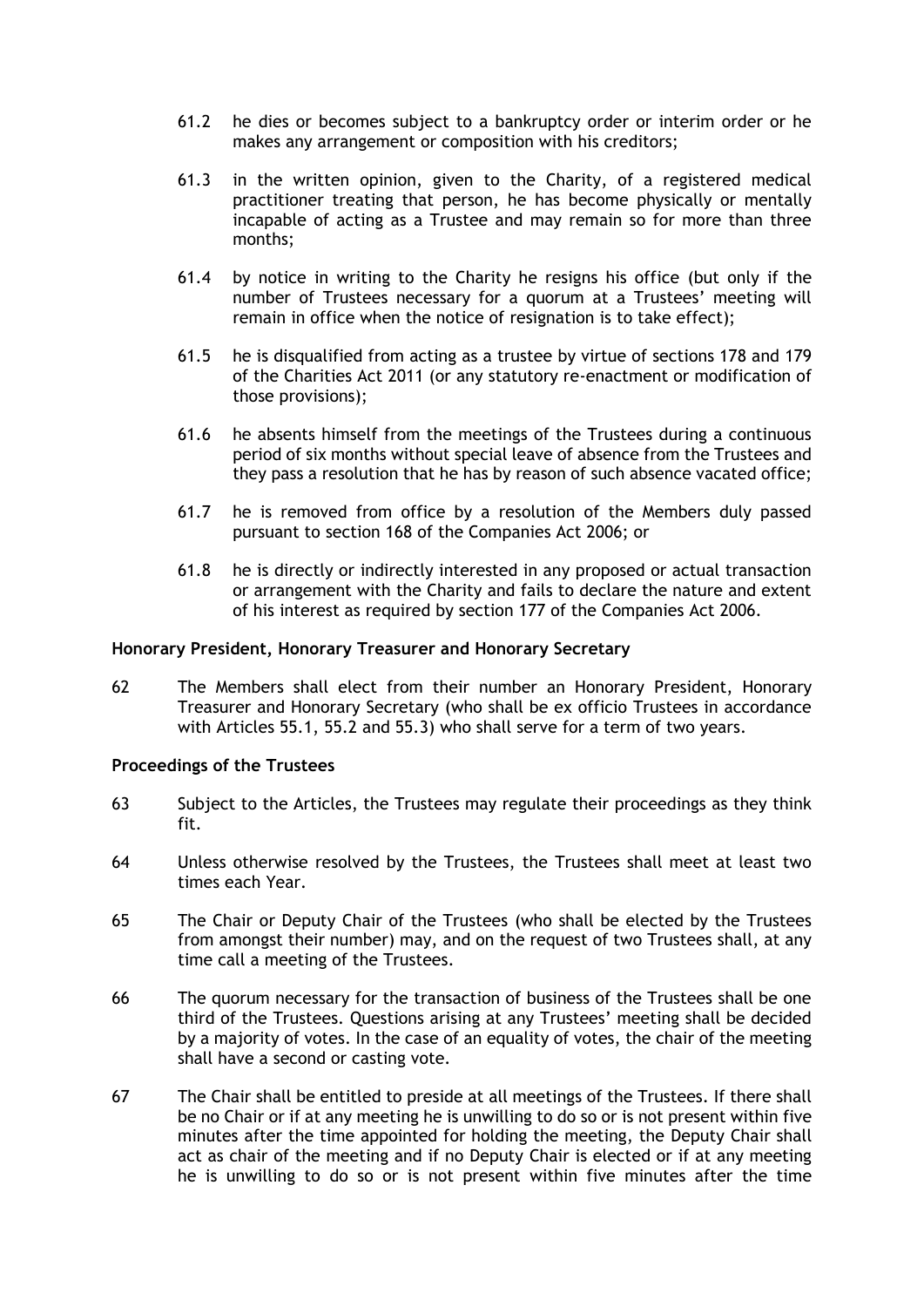appointed for holding the meeting, the Trustees present shall choose one of their number to be chair of the meeting.

- 68 Any of the Trustees, or any committee of the Trustees, can take part in a Trustees meeting or committee meeting by way of a:
	- 68.1 video conference or telephone or similar equipment designed to allow everybody to take part in the meeting; or
	- 68.2 series of video conferences or conference telephone calls from the chair.

Taking part in this way will be treated as being present at the meeting. A meeting which takes place by a series of video conferences or telephone calls from the chair will be treated as taking place where the chair is. Otherwise, meetings will be treated as taking place where the largest group of the participants are or, if there is no such group, where the chair of the meeting is, unless the Trustees decide otherwise.

- 69 The Trustees for the time being may act notwithstanding any vacancy in their body but if and so long as their number is less than the number fixed as the quorum it shall be lawful for them to act for the purpose of filling up vacancies in their body or of calling a General Meeting but not for any other purpose.
- <span id="page-13-0"></span>70 All acts bona fide done by any meeting of the Trustees, or of any committee of the Trustees, or by any person acting as Trustee, shall be valid notwithstanding the participation in any vote of a Trustee:
	- 70.1 who was disqualified from holding office;
	- 70.2 who had previously retired or who had been obliged by the Articles to vacate office;
	- 70.3 who was not entitled to vote on the matter, whether by reason of a conflict of interests or otherwise

if without the vote of that Trustee and that Trustee being counted in the quorum, the decision has been made by a majority of the Trustees at a quorate meeting.

- 71 Article [70](#page-13-0) does not permit a Trustee or a Connected Person to keep any benefit that may be conferred upon him or her by a resolution of the Trustees or of a committee of the Trustees if, but for Article [70,](#page-13-0) the resolution would have been void, or if the Trustee has not complied with Article [73.](#page-13-1)
- 72 A resolution in writing signed or approved by all the Trustees or all the members of any committee of the Trustees entitled to vote on the resolution shall be as valid and effectual as if it had been passed at a meeting of the Trustees or of such committee duly convened and held. The resolution may consist of more than one document in the same form each signed or approved by one or more persons.

# **Declaration of Trustees Interests**

<span id="page-13-1"></span>73 A Trustee must declare the nature and extent of any interest, direct or indirect, which he has in a proposed transaction or arrangement with the Charity or in any transaction or arrangement entered into by the Charity which has not previously been declared. A Trustee must absent himself from any discussions of the Trustees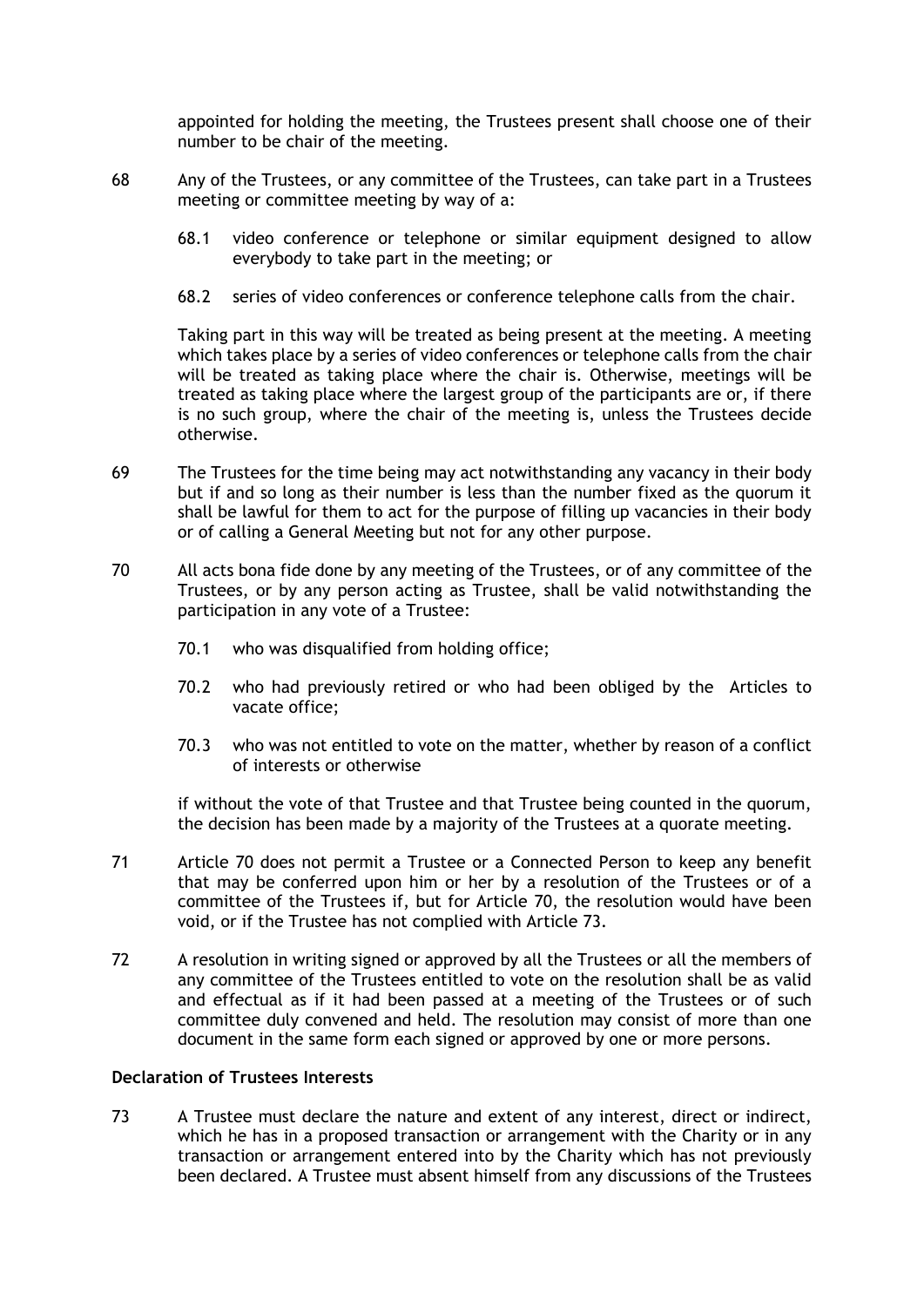in which it is possible that a conflict will arise between his duty to act solely in the interests of the Charity and any personal interest (including but not limited to any personal financial interest).

# **Conflicts of Interest**

- 74 If a conflict of interests arises for a Trustee because of a duty of loyalty owed to another organisation or person and the conflict is not authorised by virtue of any other provision in the Articles, the unconflicted Trustees may authorise such a conflict of interests where the following conditions apply:
	- 74.1 the conflicted Trustee is absent from the part of the meeting at which there is discussion of any arrangement or transaction affecting that other organisation or person;
	- 74.2 the conflicted Trustee does not vote on any such matter and is not to be counted when considering whether a quorum of Trustees is present at the meeting; and
	- 74.3 the unconflicted Trustees consider it is in the interests of the Charity to authorise the conflict of interests in the circumstances applying.

In this Article, a conflict of interest arising because of a duty of loyalty owed to another organisation or person only refers to such a conflict which does not involve a direct or indirect benefit of any nature to a Trustee or Connected Person.

## **Committees**

- 75 The Trustees may appoint one or more committees consisting of three or more persons appointed by them at least one of whom must be a Trustee for the purpose of making any inquiry or supervising or performing any function or duty which in the opinion of the Trustees would be more conveniently undertaken or carried out by a committee, provided that all acts and proceedings of any such committees shall be fully and promptly reported to the Trustees.
- 76 Any committee of the Trustees may meet together for the dispatch of business, adjourn and otherwise regulate their meetings as they think fit and determine the quorum necessary for the transaction of business provided always that the quorum shall never be less than three members of the body concerned.

#### **Honorary Officers**

77 The Trustees may, at any time from time to time, appoint any person, whether a Member or not, to be president, a vice-president or a patron of the Charity. Such officers shall be honorary officers, carrying no executive duties or responsibilities and no voting powers.

#### **Minutes**

- 78 The Trustees must keep minutes of all:
	- 78.1 Appointments of Trustees and officers made by the Trustees;
	- 78.2 Proceedings at General Meetings of the Charity;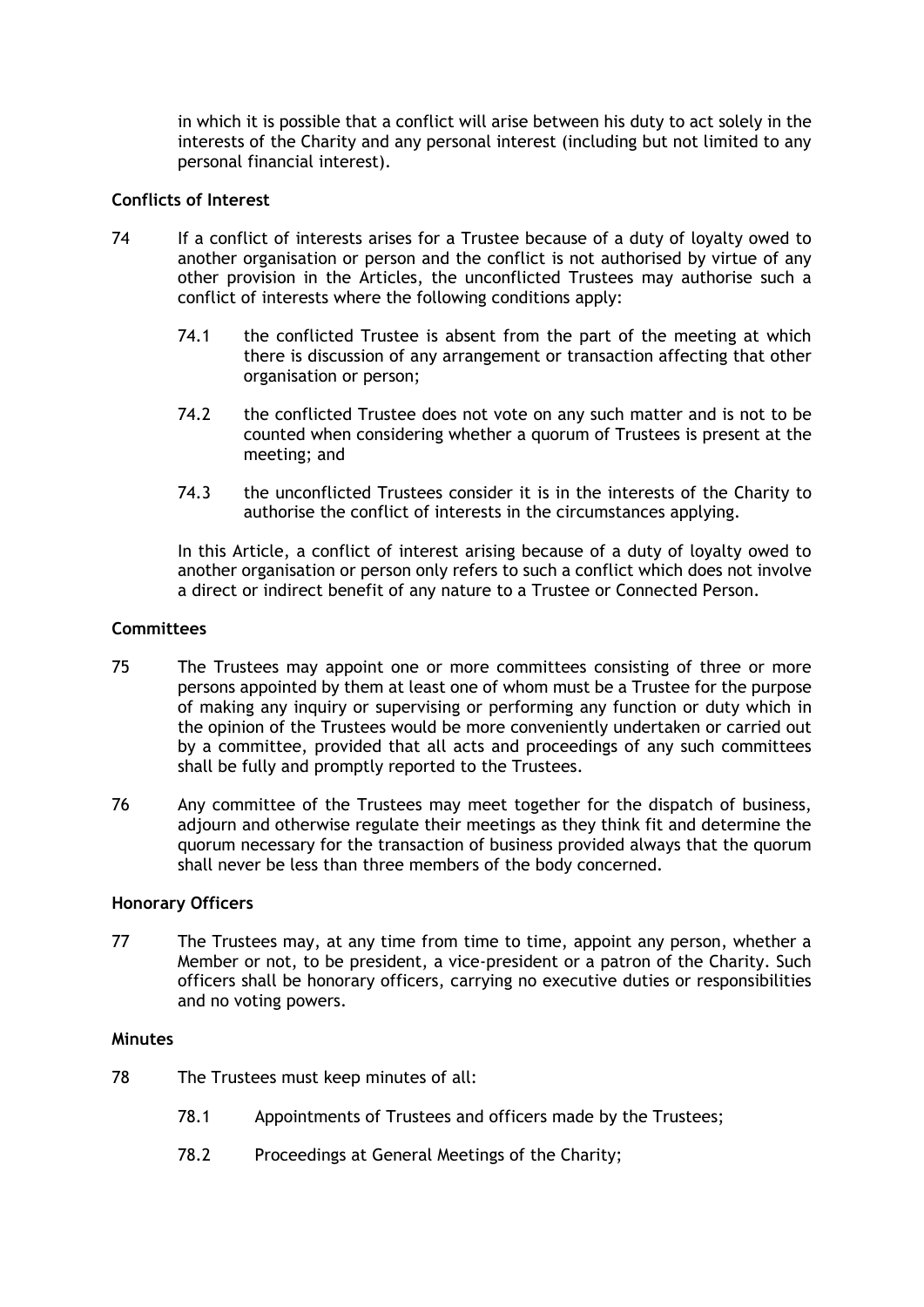- 78.3 Meetings of the Trustees and committees of the Trustees including;
	- (a) the names of the persons present at the meeting;
	- (b) the decisions made at the meetings; and
	- (c) where appropriate the reasons for the decisions.
- 79 Any minutes of any meeting, if purporting to be signed by the Chair of that meeting, or by the Chair of the next succeeding meeting, shall be sufficient evidence without further proof of the facts stated in such minutes.

#### **Rules**

- <span id="page-15-0"></span>80 The Trustees may from time to time make such reasonable and proper rules, regulations or bye laws as they may deem necessary or expedient for the proper conduct and management of the Charity and may add to, repeal or vary any such rules. All rules so made and for the time being in force shall be binding on all Members and the Trustees shall adopt such means as they think fit to bring such rules to the notice of Members. Rules may concern the following subjects:
	- 80.1 the procedure at General Meetings and meetings of the Trustees and its committees insofar as such procedure is not regulated by the Articles;
	- 80.2 the conduct of Members in relation to one another, and to the charity's employees and volunteers;
	- 80.3 any other subjects which the Articles provide may be covered by rules;
	- 80.4 generally all such matters as are commonly the subject of company rules or bye-laws provided that no rule shall contravene any of the provisions of the Articles or the Companies Act.

#### **Accounts**

81 The Trustees shall comply with the requirements of the Companies Act as to keeping accounting records, the audit or examination of annual accounts and the preparation and submission to the Registrar of Companies and the Charity Commission of annual accounts.

#### **Annual Report**

82 The Trustees shall comply with their obligations under the Charities Act 2011 with regard to the preparation of any annual report and its transmission to the Charity Commission.

#### **Annual Return**

83 The Trustees shall comply with their obligations under the Charities Act 2011 with regard to the preparation of any annual return and its transmission to the Charity Commission.

#### **Notices**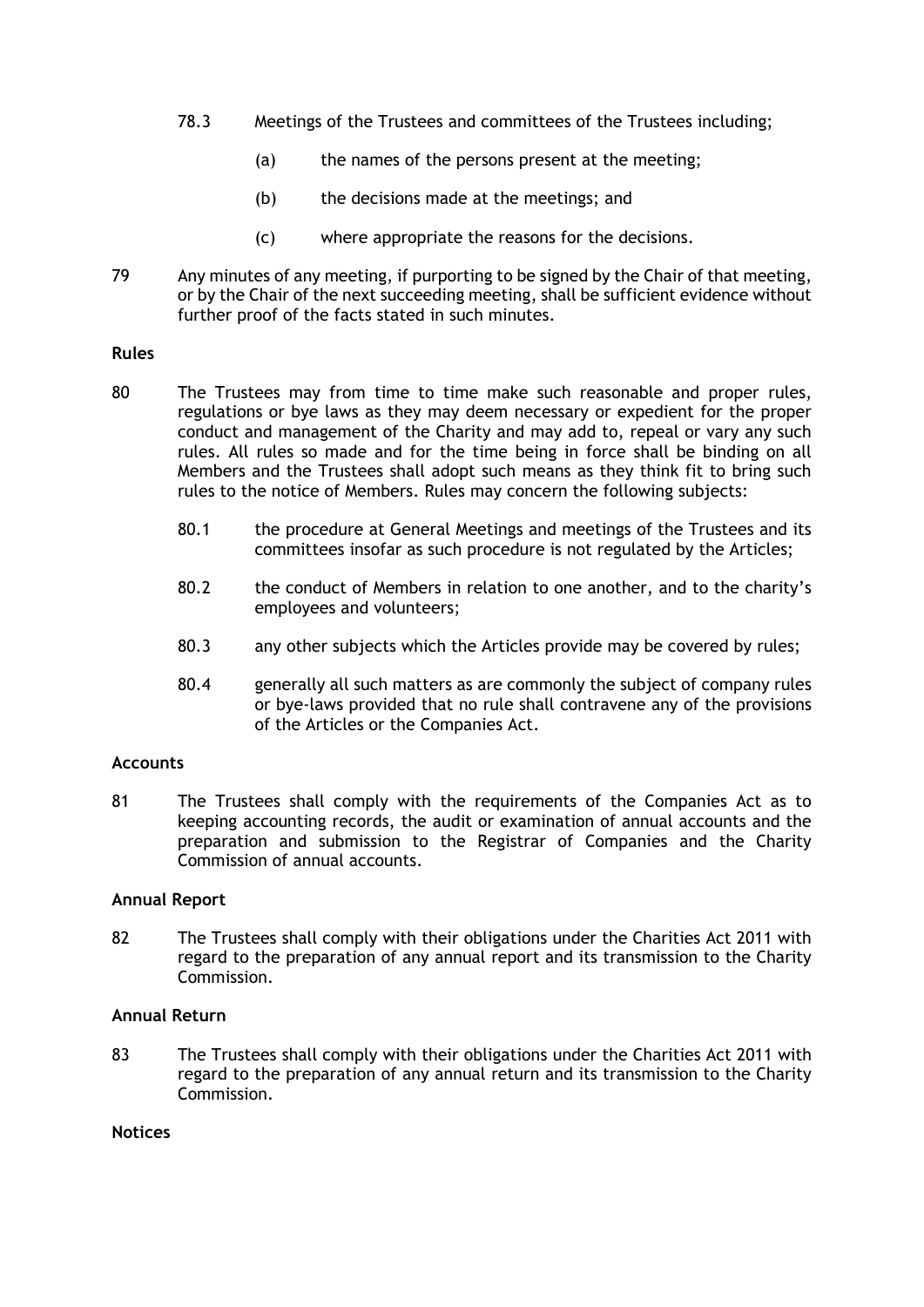- 84 Any notice to be given to or by any person pursuant to the Articles (other than a notice calling a meeting of the Trustees or of any of its committees) shall be in writing to the Address for the time being notified for that purpose to the person giving the notice.
- 85 The Charity may give any notice to a Member either personally or by sending it by post in a prepaid envelope addressed to the Member at his Address or by leaving it at that Address or by giving it in electronic form to an Address for the time being notified to the Charity by the Member.
- 86 Proof that an envelope containing a notice was properly addressed, prepaid and posted shall be conclusive evidence that the notice was given. Proof that a notice contained in an electronic form was sent shall be conclusive where the Charity can show that it was properly addressed and sent in accordance with section 1147 Companies Act 2006. A notice shall be deemed to be given at the expiration of 48 hours after the envelope containing it was posted or, in the case of a notice contained in an electronic form, at the expiration of 48 hours after the time it was sent.
- 87 Notwithstanding any other provisions of the Articles, the Charity may send or supply any document or information to Members that is required or authorised to be sent or supplied by the Charity under the Companies Acts or pursuant to the Articles or the Regulations by making it available on a website to Members. The relevant provisions which apply when documents sent under the Companies Act are made available on a website, shall (with any necessary changes) also apply when any document or information is sent or supplied under the Articles or Regulations to Members.

# **Disputes**

88 If a dispute arises between the Members about the validity or propriety of anything done by the Members under the Articles, and the dispute cannot be resolved by agreement, the parties to the dispute must first try in good faith to settle the dispute by mediation before resorting to litigation.

# **Dissolution**

- <span id="page-16-0"></span>89 The Members may at any time before, and in expectation of, its dissolution resolve that any net assets of the Charity after all its debts and liabilities have been paid, or provision has been made for them, shall on or before the dissolution of the Charity be applied or transferred in any of the following ways:
	- 89.1 directly for the Objects;
	- 89.2 to any charity or charities with purposes similar to the Objects; or
	- 89.3 to any charity or charities for use for particular purposes that fall within the Objects.
- 90 In no circumstances shall the net assets of the Charity be paid to or distributed among the Members (except to a Member that is itself a charity) and if no resolution in accordance with Article [89](#page-16-0) is passed by the Members the net assets of the Charity shall be applied for charitable purposes as directed by the Court or the Charity Commission.